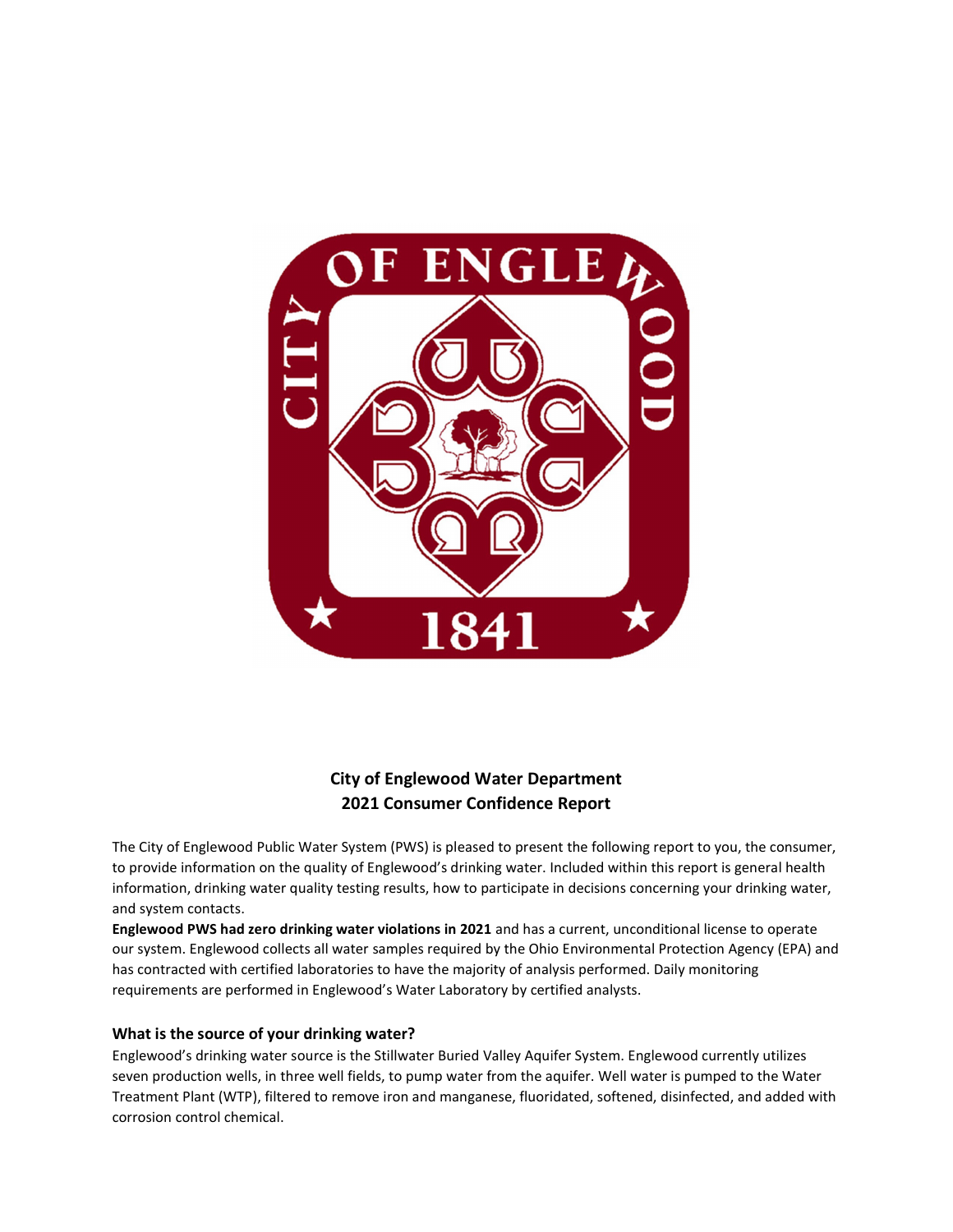The City of Englewood and the City of Union share an emergency connection located at the intersection of State Rt. 48 and Sweet Potato Ridge Road. If required, the emergency connection can be activated to provide each community with safe drinking water. On average, this connection is used less than 1 day per year. This report does not contain information on Union's water quality. A copy of their Consumer Confidence Report can be obtained by contacting the City of Union at phone number (937) 836-8624.

In 2013, a Drinking Water Source Assessment was prepared for the City of Englewood's water system by the EPA. This assessment indicated that Englewood's source water has a high susceptibility to contamination due to a lack of a protective layer of clay overlying the aquifer and a shallow depth of less than 14 feet below ground surface to water. Copies of the Drinking Water Source Assessment are available by contacting phone number (937) 836-2434.

#### What are sources of contamination to drinking water?

The sources of drinking water (both tap water and bottled water) include rivers, lakes, streams, ponds, reservoirs, springs, and wells. As water travels over the surface of the land or through the ground, it dissolves naturally occurring minerals and, in some cases, radioactive material, and can pick up substances resulting from the presence of animals or from human activity.

Contaminants that may be present in source water include: (A) Microbial contaminants, such as viruses and bacteria, which may come from sewage treatment plants, septic systems, agricultural livestock operations and wildlife; (B) Inorganic contaminants, such as salts and metals, which can be naturally-occurring or result from urban storm water runoff, industrial or domestic wastewater discharges, oil and gas production, mining, or farming; (C) Pesticides and herbicides, which may come from a variety of sources such as agriculture, urban storm water runoff, and residential uses; (D) Organic chemical contaminants, including synthetic and volatile organic chemicals, which are by-products of industrial processes and petroleum production, and can also come from gas stations, urban storm water runoff, and septic systems; (E) Radioactive contaminants, which can be naturally occurring or be the result of oil and gas production and mining activities.

In order to ensure that tap water is safe to drink, USEPA prescribes regulations which limit the amount of certain contaminants in water provided by public water systems. FDA regulations establish limits for contaminants in bottled water which must provide the same protection for public health.

Drinking water, including bottled water, may reasonably be expected to contain at least small amounts of some contaminants. The presence of contaminants does not necessarily indicate that water poses a health risk. More information about contaminants and potential health effects can be obtained by calling the Federal Environmental Protection Agency's Safe Drinking Water Hotline (1-800-426-4791).

#### Who needs to take special precautions?

Some people may be more vulnerable to contaminants in drinking water than the general population. Immunocompromised persons, such as persons with cancer undergoing chemotherapy, persons who have undergone organ transplants, people with HIV/AIDS or other immune system disorders, some elderly, and infants can be particularly at risk from infection. These people should seek advice about drinking water from their health care providers. EPA/CDC guidelines on appropriate means to lessen the risk of infection by Cryptosporidium and other microbial contaminants are available from the Safe Drinking Water Hotline (1-800-426-4791).

#### Recent news about PFAS

Per and polyfluoroalkyl substances (PFAS) are a group of man-made chemicals applied to many consumer goods to make them waterproof, stain resistant, or nonstick. PFAS are also used in products like cosmetics, fast food packaging, and a type of firefighting foam called aqueous film forming foam (AFFF) which is used mainly on large spills of flammable liquids, such as jet fuel. PFAS are classified as contaminants of emerging concern, meaning that research into the harm they may cause to human health is still ongoing.

Ohio's Statewide PFAS Action Plan for Drinking water calls for Ohio EPA to gather data from public water systems statewide to determine if PFAs are present in drinking water. In 2020, our PWS was sampled as part of the State of Ohio's Drinking Water Per- and Polyfluoroalkyl Substances (PFAS) Sampling Initiative. Six PFAS compounds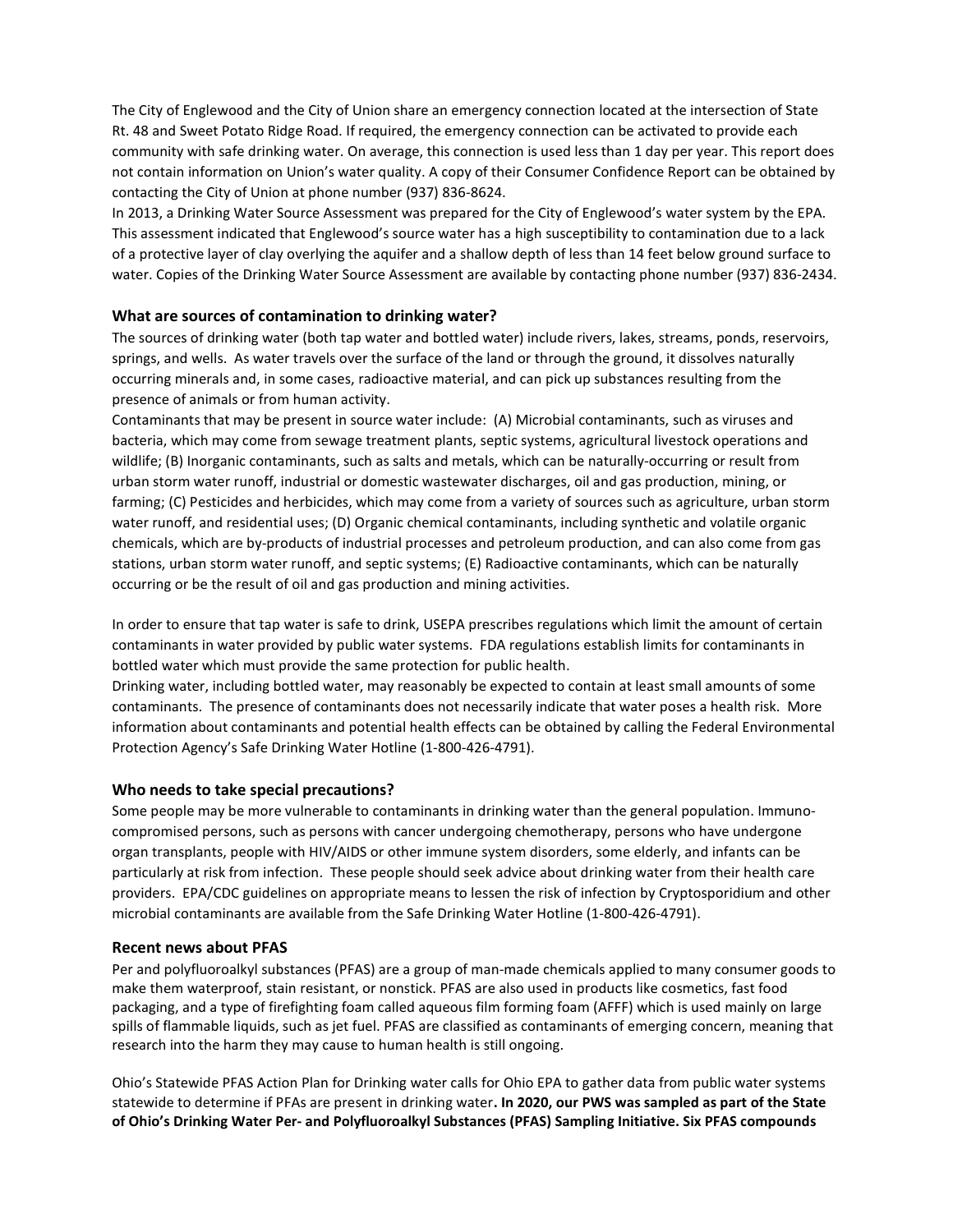were sampled, and none were detected in our drinking water. For more information about PFAS, please visit pfas.ohio.gov.

## How do I participate in decisions concerning my drinking water?

Public participation and comment are encouraged at regular meetings of City Council on the second and fourth Tuesday of each month at 7:30 pm. Meetings are held in the Council Chambers at City Hall, 333 W National Rd, Englewood. For more information on your drinking water, please contact the Water Department at phone number (937) 836-2434

## Softening expansion

In 2017, City Council approved a softening expansion to reduce the hardness in Englewood's drinking water. Hardness is defined as the amount of dissolved calcium and magnesium in water and is expressed in parts per million (ppm) or grains per gallon (gpg). The softening unit was placed into service on April 29, 2020. Residents that pay their water bill to the City of Englewood are now receiving softened water. Englewood's drinking water hardness is 150 ppm.

## Table of Detected Contaminants

The EPA requires regular sampling to ensure consumers receive safe drinking water. Englewood conducted sampling for bacterial, inorganic, volatile and synthetic organic contaminants and disinfection byproducts. The Ohio EPA requires us to monitor for some contaminants less than once per year because concentrations of these contaminants do not frequently change. In those cases, the most recent sample results are included along with the year sampled.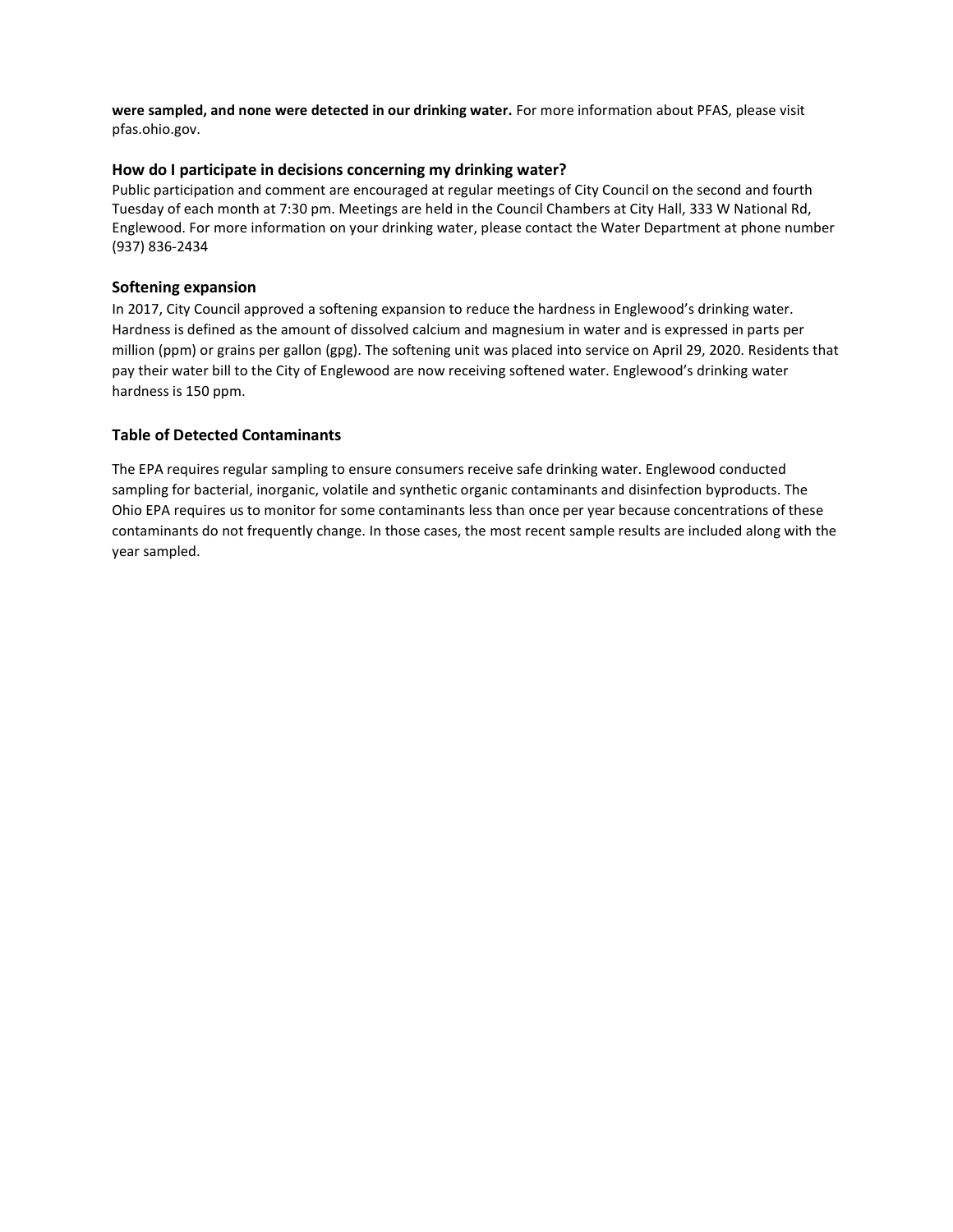| <b>REGULATED SUBSTANCES:</b>                                                                                                                                                                                           |                                                                                                      |                                                                              |                                            |                       |                                           |                                         |                                                                                           |  |
|------------------------------------------------------------------------------------------------------------------------------------------------------------------------------------------------------------------------|------------------------------------------------------------------------------------------------------|------------------------------------------------------------------------------|--------------------------------------------|-----------------------|-------------------------------------------|-----------------------------------------|-------------------------------------------------------------------------------------------|--|
| <b>Contaminants</b><br>(Units)                                                                                                                                                                                         | <b>Total Number of Positive Samples in 2021</b>                                                      |                                                                              |                                            |                       | <b>Information for Positive Sample(s)</b> |                                         |                                                                                           |  |
| E. coli (RTCR)                                                                                                                                                                                                         | $\mathbf{0}$                                                                                         |                                                                              |                                            |                       | N/A                                       |                                         |                                                                                           |  |
| <b>Inorganic Contaminants</b>                                                                                                                                                                                          |                                                                                                      |                                                                              |                                            |                       |                                           |                                         |                                                                                           |  |
| <b>Contaminants</b><br>(Units)                                                                                                                                                                                         | <b>MCLG</b>                                                                                          | <b>MCL</b>                                                                   | Level<br><b>Found</b>                      | <b>Range Detected</b> | <b>Violation</b>                          | <b>Sample</b><br>Year                   | <b>Typical Sources of Contamination</b>                                                   |  |
| Barium (ppm)                                                                                                                                                                                                           | $\overline{2}$                                                                                       | $\overline{2}$                                                               | 0.177                                      | N/A                   | <b>No</b>                                 | 2021                                    | Discharge from drilling wastes or<br>metal refineries, erosion of natural<br>deposits     |  |
| Fluoride (ppm)                                                                                                                                                                                                         | $\overline{4}$                                                                                       | 4                                                                            | 0.98                                       | $0.8 - 1.8$           | <b>No</b>                                 | 2021                                    | Water additive which promotes<br>strong teeth                                             |  |
| Asbestos-fibers > 10<br>micrometers (Million fibers per<br>Liter-MFL)                                                                                                                                                  | $\overline{7}$                                                                                       | $\overline{7}$                                                               | $\mathbf 0$                                | N/A                   | <b>No</b>                                 | 2021                                    | Decay of asbestos cement in water<br>mains; erosion of natural deposits                   |  |
| Nitrite (ppm)                                                                                                                                                                                                          | $\mathbf{1}$                                                                                         | $\mathbf{1}$                                                                 | <b>ND</b>                                  | N/A                   | <b>No</b>                                 | 2021                                    | Runoff from fertilizer use, leaching<br>from septic tanks, erosion of natural<br>deposits |  |
| <b>Radioactive Contaminants</b>                                                                                                                                                                                        |                                                                                                      |                                                                              |                                            |                       |                                           |                                         |                                                                                           |  |
| <b>Contaminants</b><br>(Units)                                                                                                                                                                                         | <b>MCLG</b>                                                                                          | <b>MCL</b>                                                                   | Level<br>Found                             | <b>Range Detected</b> | <b>Violation</b>                          | <b>Sample</b><br>Year                   | <b>Typical Sources of Contamination</b>                                                   |  |
| Radium 228 (pCi/L)                                                                                                                                                                                                     | N/A                                                                                                  | 5                                                                            | 0.336                                      | N/A                   | <b>No</b>                                 | 2021                                    | Discharge from drilling wastes or<br>metal refineries, erosion of natural<br>deposits     |  |
| <b>Residual Disinfectants</b>                                                                                                                                                                                          |                                                                                                      |                                                                              |                                            |                       |                                           |                                         |                                                                                           |  |
| <b>Contaminants</b><br>(Units)                                                                                                                                                                                         | <b>MRDLG</b>                                                                                         | <b>MRDL</b>                                                                  | Level<br><b>Found</b>                      | <b>Range Detected</b> | <b>Violation</b>                          | <b>Sample</b><br>Year                   | <b>Typical Sources of Contamination</b>                                                   |  |
| <b>Total Chlorine (ppm)</b>                                                                                                                                                                                            | $\overline{4}$                                                                                       | $\overline{4}$                                                               | 1.9                                        | $0.8 - 1.9$           | <b>No</b>                                 | 2021                                    | Water additive used to control<br>microbes                                                |  |
| <b>Disinfection Byproducts</b>                                                                                                                                                                                         |                                                                                                      |                                                                              |                                            |                       |                                           |                                         |                                                                                           |  |
| <b>Contaminants</b><br>(Units)                                                                                                                                                                                         | <b>MCLG</b>                                                                                          | <b>MCL</b>                                                                   | Level<br><b>Found</b>                      | <b>Range Detected</b> | <b>Violation</b>                          | <b>Sample</b><br>Year                   | <b>Typical Sources of Contamination</b>                                                   |  |
| <b>Total Trihalomethanes (TTHMs)</b><br>(ppb)                                                                                                                                                                          | N/A                                                                                                  | 80                                                                           | 42.9                                       | $19.8 - 42.9$         | <b>No</b>                                 | 2021                                    | By-product of drinking water<br>chlorination                                              |  |
| Haloacetic Acids HAA5 (ppb)                                                                                                                                                                                            | N/A                                                                                                  | 60                                                                           | 7.8                                        | $5.9 - 7.8$           | No                                        | 2021                                    | By-product of drinking water<br>chlorination                                              |  |
| <b>Lead and Copper</b>                                                                                                                                                                                                 |                                                                                                      |                                                                              |                                            |                       |                                           |                                         |                                                                                           |  |
| <b>Contaminants</b><br>(Units)                                                                                                                                                                                         | <b>Action</b><br>Level<br>(AL)                                                                       | <b>Individual</b><br><b>Results</b><br>over the<br><b>AL</b>                 | 90% of<br>test levels<br>were less<br>than | <b>Violation</b>      | Year<br><b>Sampled</b>                    | <b>Typical Source of Contamination</b>  |                                                                                           |  |
| Lead (ppb)                                                                                                                                                                                                             | 15                                                                                                   | 51 & 18.6                                                                    | 3.4                                        | <b>No</b>             | 2021                                      | Corrosion of household plumbing systems |                                                                                           |  |
|                                                                                                                                                                                                                        | 2 out of 66 samples were found to have lead levels in excess of the lead action level of 15 ppb      |                                                                              |                                            |                       |                                           |                                         |                                                                                           |  |
| Copper (ppm)                                                                                                                                                                                                           | 1.3                                                                                                  | 0.431<br>2021<br>N/A<br>Corrosion of household plumbing systems<br><b>No</b> |                                            |                       |                                           |                                         |                                                                                           |  |
|                                                                                                                                                                                                                        | O out of 66 samples were found to have copper levels in excess of the copper action level of 1.3 ppm |                                                                              |                                            |                       |                                           |                                         |                                                                                           |  |
| <b>Secondary Drinking Water Standards:</b><br>Secondary drinking water standards are non-enforceable guidelines regulating contaminants that cause cosmetic and aesthetic effects. Secondary maximum contaminant level |                                                                                                      |                                                                              |                                            |                       |                                           |                                         |                                                                                           |  |
| means the advisable maximum level of contamination.<br><b>Contaminants</b><br>(Units)                                                                                                                                  | <b>MCLG</b>                                                                                          | <b>MCL</b>                                                                   | Level<br><b>Found</b>                      | <b>Range Detected</b> | <b>Violation</b>                          | <b>Sample</b><br>Year                   | <b>Typical Sources of Contamination</b>                                                   |  |
| Iron (ppm)                                                                                                                                                                                                             |                                                                                                      | 0.3                                                                          | <b>ND</b>                                  | N/A                   | <b>No</b>                                 | 2021                                    | Erosion of natural deposits                                                               |  |

Manganese (ppm) - 0.05 ND N/A No 2021 Erosion of natural deposits